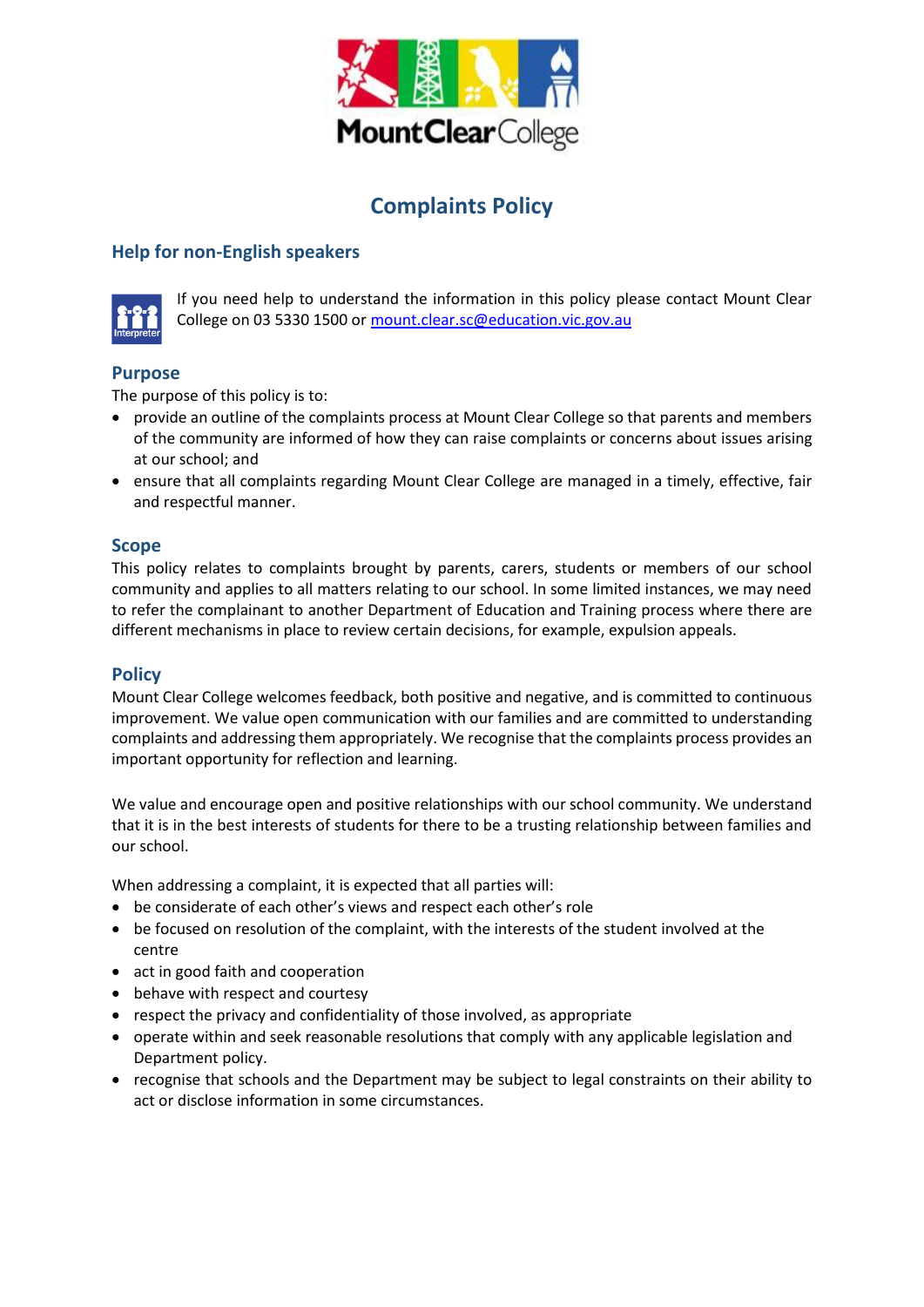#### Preparation for raising a concern or complaint

Mount Clear College encourages parents, carers or members of the community who may wish to submit a complaint to:

- carefully consider the issues you would like to discuss
- remember you may not have all the facts relating to the issues that you want to raise
- think about how the matter could be resolved
- be informed by checking the policies and guidelines set by the Department and Mount Clear College <https://mountclearcollege.vic.edu.au/policies-and-documents>

#### Support person

You are welcome to have a support person to assist you in raising a complaint with our school. Please advise us if you wish to have a support person to assist you, and provide their name, contact details, and their relationship to you.

#### Complaints process

Mount Clear College is always happy to discuss with parents/carers and community members any concerns that they may have. Concerns in the first instance should be directed to:

- 1. Step 1 Classroom Teacher for any learning or classroom behaviour concerns
- 2. Step 2 Year level Coordinators if not resolved to your satisfaction, please make contact with your child's Year level Coordinator
- 3. Step 3 If not resolved please contact the appropriate Sub School Assistant Principal.

Where possible, school staff will work with you to ensure that your concerns are appropriately addressed.

Where concerns cannot be resolved in this way, parents or community members may wish to move to a formal complaint process by documenting the complaint in writing to the Principal.

If you would like to make a formal complaint, in most cases, depending on the nature of the complaint raised, our school will first seek to understand the issues and will then convene a resolution meeting with the aim of resolving the complaint together. The following process will apply:

- **1. Complaint received:** Please either email, telephone or arrange a meeting through the front office with the Principal, to outline your complaint so that we can fully understand what the issues are. We can discuss your complaint in a way that is convenient for you, whether in writing, in person or over the phone.
- **2. Information gathering:** Depending on the issues raised in the complaint, the Principal may need to gather further information to properly understand the situation. This process may also involve speaking to others to obtain details about the situation or the concerns raised.
- **3. Response:** Where possible, a resolution meeting will be arranged with the Assistant Principal/Principal to discuss the complaint with the objective of reaching a resolution satisfactory to all parties. If after the resolution meeting we are unable to resolve the complaint together, we will work with you to produce a written summary of the complaint in the event you would like to take further action about it. In some circumstances, the Principal may determine that a resolution meeting would not appropriate. In this situation, a response to the complaint will be provided in writing.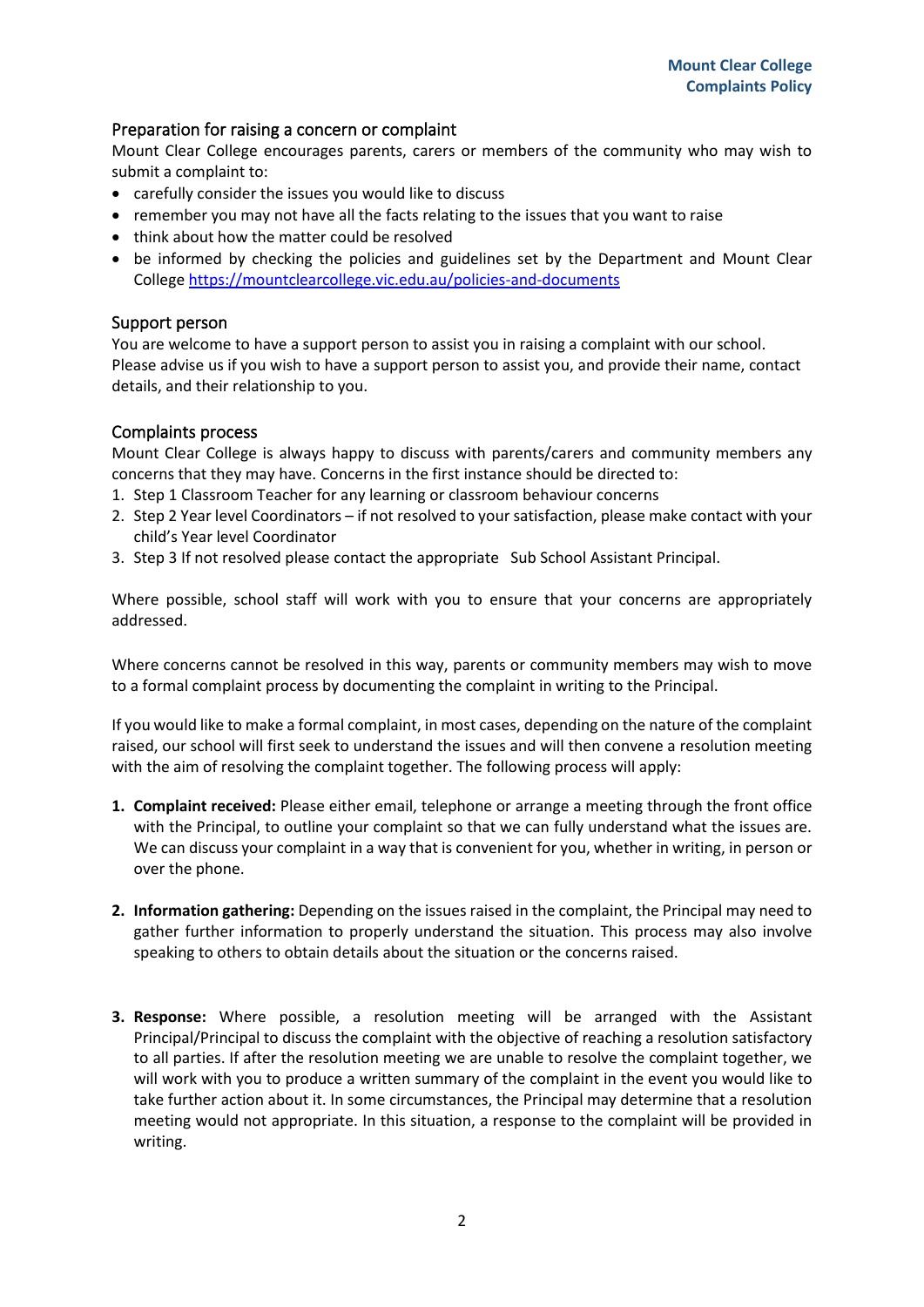4. **Timelines:** Mount Clear College will acknowledge receipt of your complaint as soon as possible (usually within two school days) and will seek to resolve complaints in a timely manner. Depending on the complexity of the complaint, Mount Clear College may need some time to gather enough information to fully understand the circumstances of your complaint. We will endeavour to complete any necessary information gathering and hold a resolution meeting where appropriate within 10 working days of the complaint being raised. In situations where further time is required, Mount Clear College will consult with you and discuss any interim solutions to the dispute that can be put in place.

Please note that unreasonable conduct (e.g. vexatious complaints) may need to be managed differently to the procedures in this policy.

#### Resolution

Where appropriate, Mount Clear College may seek to resolve a complaint by:

- an apology or expression of regret
- a change of decision
- a change of policy, procedure or practice
- offering the opportunity for student counselling or other support
- other actions consistent with school values that are intended to support the student, parent and school relationship, engagement, and participation in the school community.

In some circumstances, Mount Clear College may also ask you to attend a meeting with an independent third party, or participate in a mediation with an accredited mediator to assist in the resolution of the dispute.

#### Escalation

If you are not satisfied that your complaint has been resolved by the school, or if your complaint is about the Principal and you do not want to raise it directly with them, then the complaint should be referred to the South Western Region by contacting 1300 333 232.

Mount Clear College may also refer a complaint to South Western Region if we believe that we have done all we can to address the complaint.

#### **COMMUNICATION**

This policy will be communicated to our school community in the following ways:

- A link to the policy is included in the staff handbook provided to staff during induction
- Policy updates are discussed at staff meetings/briefings and advised on the Bulletin
- Made available publicly on our school websit[e https://mountclearcollege.vic.edu.au/policies](https://mountclearcollege.vic.edu.au/policies-and-documents)[and-documents](https://mountclearcollege.vic.edu.au/policies-and-documents)
- A link to all school policies is included in transition and enrolment packs
- Students and families will be notified of updates via Compass
- School Council
- Included as an annual reference in school newsletter
- Made available in hard copy from school administration upon request

#### **FURTHER INFORMATION AND RESOURCES**

The Department's Policy and Advisory Library (PAL):

- [Complaints -](https://www2.education.vic.gov.au/pal/complaints/policy) Parents
- The Department's Parents website:
	- [Raise a complaint or concern about your school](https://www.education.vic.gov.au/parents/going-to-school/Pages/school-complaints.aspx#policy)
	- Mount Clear College website:<https://mountclearcollege.vic.edu.au/policies-and-documents>